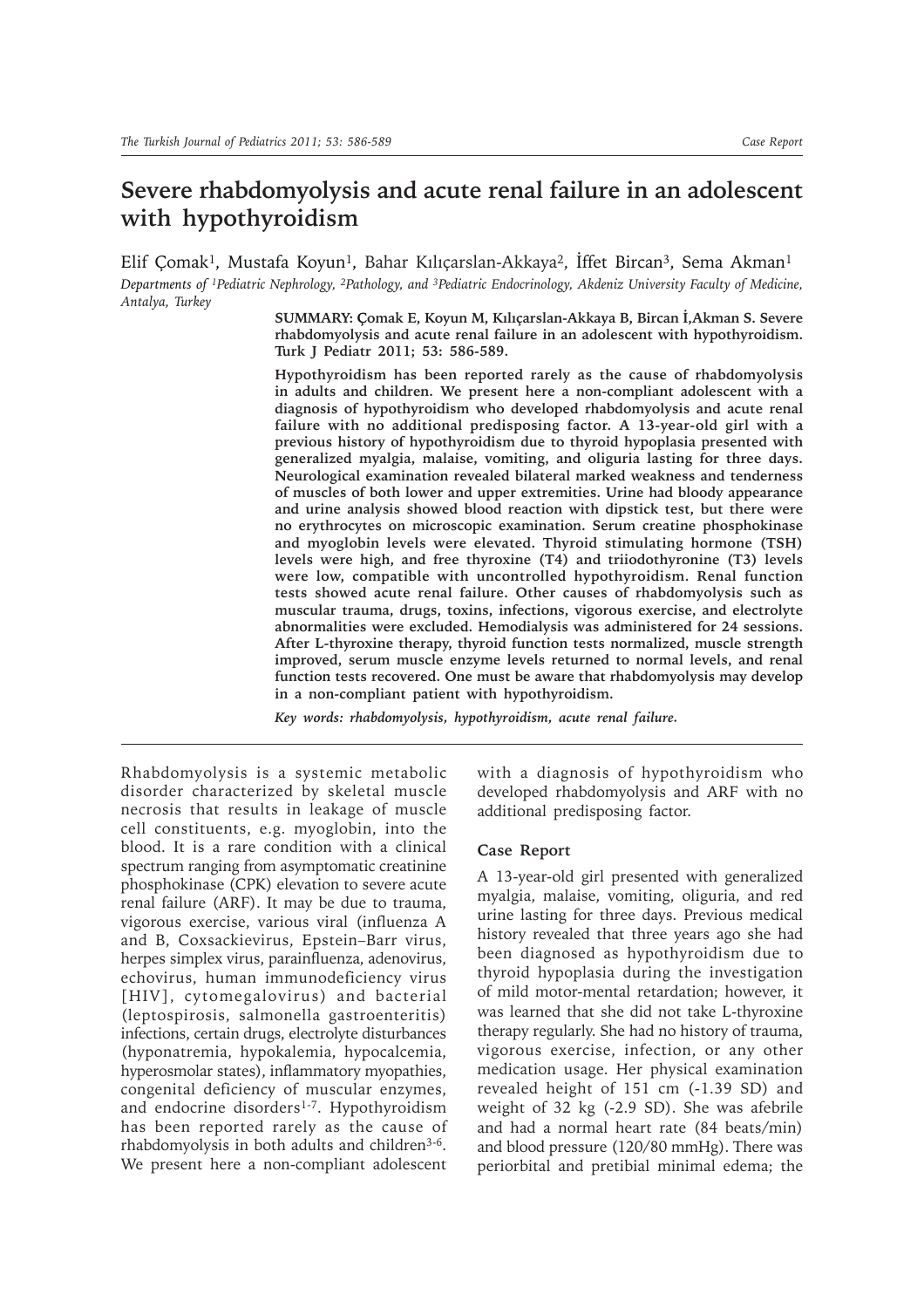thyroid gland was non-palpable. Neurological examination revealed bilateral marked weakness and tenderness of muscles of both lower and upper extremities. Other systemic examination findings were unremarkable. Her urine was bloody in appearance and urine analysis showed blood reaction with dipstick test, but there were no erythrocytes on microscopic examination. Laboratory investigations were as follows: blood urea nitrogen (BUN) 57 mg/dl (7-18 mg/dl), creatinine  $4.5 \text{ mg/dl}$  (0.2–1.0 mg/ dl), sodium 137 mEq/L (135–145 mEq/L), potassium 5.7 mEq/L (3.5–5.0 mEq/L), uric acid 8.3 mg/dl (2.7–5.7 mg/dl), phosphorus 7.6 mg/dl (2.9–5.4 mg/dl), total protein 6.6 g/dl (6.6–8.7 g/dl), albumin 2.7 g/dl (3.4-4.8 g/dl), CPK 12900 U/L (5-130 U/L), alanine aminotransferase (ALT) 1469 U/L (0-41 U/ L), aspartate aminotransferase (AST) 1246 U/L  $(0-40 \text{ U/L})$ , serum myoglobin >3000 ng/ml (25-58 ng/ml), thyroid stimulating hormone (TSH) 43.2 uIU/ml (0.4-4.8 uIU/ ml), free thyroxine T4 0.72 ng/dl (0.85– 1.78 ng/dl), and free triiodothyronine T3 0.69 pg/ml (1.57–4.71 pg/ml). Hemoglobin, white blood cell and platelet counts were in normal ranges. Anti-thyroglobulin and antimicrosomal antibodies were negative. Thyroid hypoplasia was detected on ultrasonography (thyroid volume: 1.83 ml; normal:  $8.89 \pm 2.8$ ml)8. Renal biopsy revealed myoglobin casts in renal tubules, which was compatible with rhabdomyolysis (Fig. 1). Other causes resulting in rhabdomyolysis such as muscular trauma, drugs, toxins, vigorous exercise, and electrolyte abnormalities were excluded with history and laboratory investigations. Antibodies to cytomegalovirus, Epstein–Barr virus, parvovirus, influenza A and B viruses, parainfluenza viruses types 1-4, respiratory syncytial virus, adenovirus, Coxsackievirus, *Mycoplasma pneumoniae, Chlamydia pneumoniae, Legionella pneumophila,* and *Leptospira* were all negative. Brucella and Salmonella agglutination tests were also negative.

We introduced intravenous infusion of 0.9% sodium chloride (NaCl), 20 ml/kg in the first hour, followed by 0.9% NaCl 3000 ml/m2/ day. However, as she was anuric, intravenous hydration could be given only for 8 hours. As she had oligo-anuric ARF and hyperpotassemia, hemodialysis was started. Four weeks after beginning L-thyroxine, 100  $\mu$ g/d, thyroid function tests normalized. Her muscle strength gradually improved; serum muscle enzyme levels returned to normal levels 4 weeks after starting the therapy. Urine output was observed and renal function tests recovered 4 weeks and 2 months after referral, respectively. Renal functions and serum CPK levels were normal during 15 months of follow-up with L-thyroxine therapy. The course of the main laboratory results is shown in Table I.

## **Discussion**

The patient presented here had rhabdomyolysis due to hypothyroidism with poor drug compliance. She had been definitively diagnosed as hypothyroidism previously; the clinical manifestations occurred after stopping Lthyroxine. The recovery of clinical signs and renal functions after thyroxine replacement therapy and the lack of other etiologic agents causing rhabdomyolysis suggested that hypothyroidism was the cause of rhabdomyolysis in the present patient. The exact cause of rhabdomyolysis in hypothyroidism remains unclear; however, it

|                                                 | 0 day | 8 <sup>th</sup> day | $18th$ day | $4th$ wk | $5th$ wk | 9 <sup>th</sup> wk | $13th$ wk |
|-------------------------------------------------|-------|---------------------|------------|----------|----------|--------------------|-----------|
| $CPK$ (5-130 U/L)                               | 12900 | 5608                | 494        | 134      | 102      | 75                 | 58        |
| Myoglobin (25-58 ng/ml)                         | >3000 | 2035                | 597        | 305      | 129      | 28.7               | 27.2      |
| Serum creatinine (mg/dl)<br>$(0.2 - 1.0$ mg/dl) | 4.5   | 3.8                 | 2.1        | 4.4      | 2.9      | 1.05               | 0.89      |
| AST $(0-40 \text{ U/L})$                        | 1246  | 120                 | 45         | 23       | 15       | 15                 |           |
| ALT $(0-41 \text{ U/L})$                        | 1469  | 508                 | 91         | 5        | 4        | 7                  | 10        |
| TSH $(0.4 - 4.8 \text{ uIU/ml})$                | 43.2  | 21.3                | 38.6       | 2.7      | 2.8      | 0.27               | 0.02      |
| Free T3 $(1.57-4.71 \text{ pg/ml})$ .           | 0.69  | 0.95                | 1.88       | 1.7      | 2.14     | 2.45               | 6.02      |
| Free T4 $(0.85-1.78 \text{ ng/dl})$             | 0.72  | 0.91                | 1.04       | 1.77     | 2.34     | 1.91               | 2.26      |

**Table I.** Main Laboratory Results on Admission and During the Follow-Up

0 day: On admission. wk: Weeks. CPK: Creatine phosphokinase. AST: Aspartate aminotransferase. ALT: Alanine aminotransferase. TSH: Thyroid stimulating hormone. T3: Triiodothyronine. T4: Thyroxine.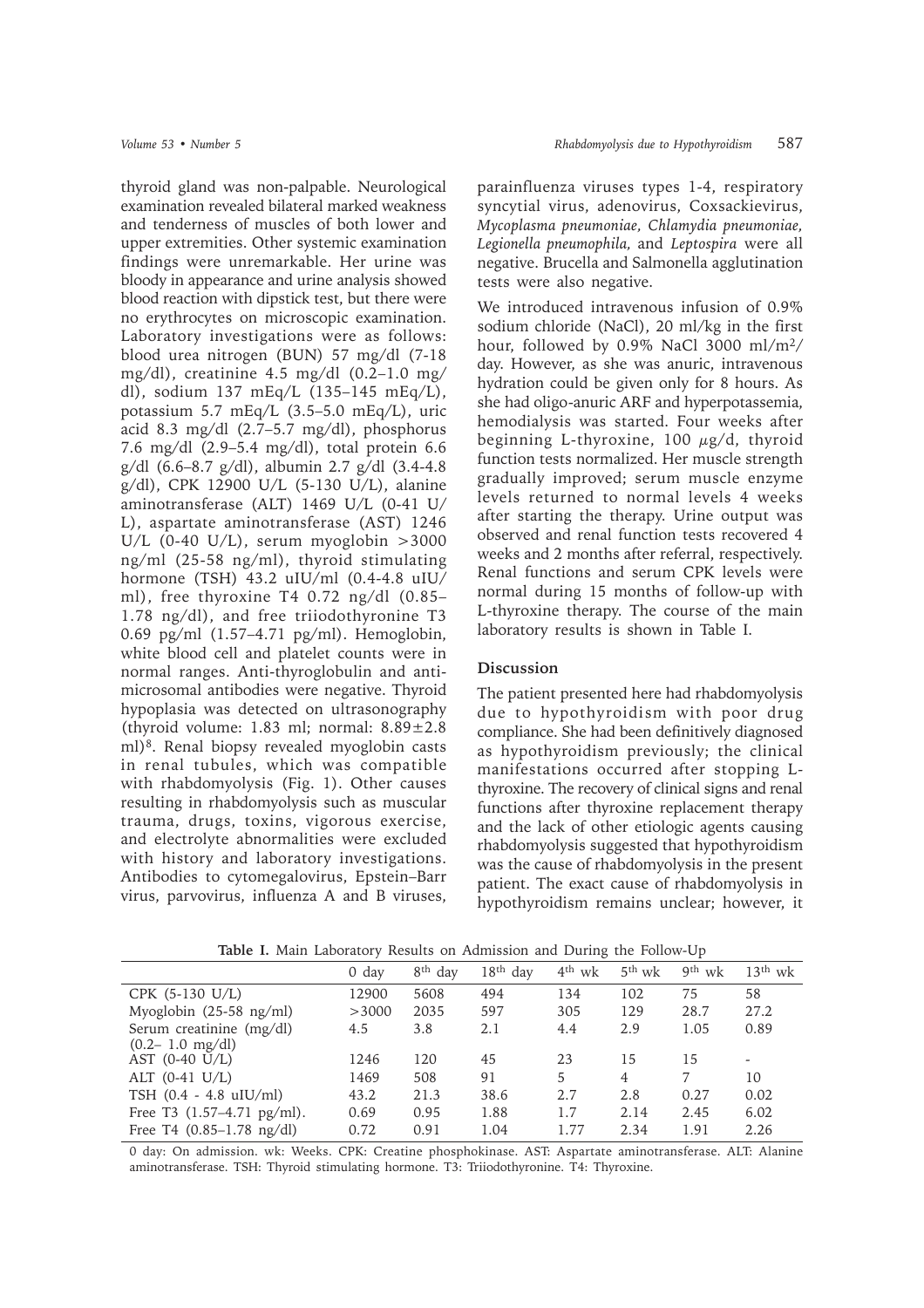

**Fig. 1.** Renal biopsy showing myoglobin casts in renal tubules (Myoglobin stain, x 20).

was suggested that impaired glycogenolysis or impaired mitochondrial oxidative metabolism in hypothyroidism may be responsible for rhabdomyolysis9. An autoimmune mechanism could also be possible, as has been described for Graves' disease<sup>10</sup>. Gunther et al.<sup>5</sup> reported rhabdomyolysis and delayed gross-motor development in a 23-month-old toddler due to acquired autoimmune hypothyroidism, which recovered after thyroid replacement. Galli–Tsinopoulou et al.6 reported a 10-year-old girl with hypothyroidism due to autoimmune thyroiditis who developed rhabdomyolysis, pericardial effusion, ARF, and acquired von Willebrand disease, which was cured by thyroid replacement therapy. Sekine et al.<sup>4</sup> reported a 61-year-old woman with hypothyroidism for seven years who developed rhabdomyolysis and ARF after strenuous walking.

Rhabdomyolysis has a clinical spectrum ranging from asymptomatic CPK elevation to acute tubular necrosis. ARF is the most severe and life-threatening condition of rhabdomyolysis. Its frequency ranges from 5% to 45% in pediatric cases with rhabdomyolysis7. The exact cause of ARF in rhabdomyolysis is not known but may be attributable to vasoconstriction/ hypoperfusion, renal tubular dysfunction/ cast formation, and/or myoglobin-induced tubular cytotoxicity<sup>1,7</sup>. The cell injury in rhabdomyolysis may be due to direct injury to the cell membrane, muscle cell hypoxia leading to depletion of ATP or electrolyte disturbance disrupting the sodium–potassium pump2. Serum CPK levels are the most sensitive marker of muscle injury. It was reported that the risk of ARF is high when serum

CPK level is  $>5000$  U/L<sup>1</sup>. The CPK level of our patient, who had ARF, was 12900 U/L, consistent with this data. Hepatic dysfunction may occur because of proteases released from injured muscle cells in one-fourth of cases with rhabdomyolysis<sup>11</sup>. In our patient, ALT and AST were 1622 and 999 U/L, respectively, which recovered after appropriate therapy. Renal biopsy is not mandatory in the definite diagnosis of rhabdomyolysis. We performed renal biopsy to exclude any comorbidities leading to ARF. In a previous report, myoglobin could be removed by hemodialysis using highflux dialyzers<sup>12</sup>. Fortunately, high-flux dialyzer could be obtained for the present patient. Hemodialysis with high-flux dialyzer was administered in order to correct the increased myoglobin, hypervolemia and hyperkalemia in the patient with oligo-anuric ARF.

Rhabdomyolysis due to hypothyroidism is very rare, especially in children. To our knowledge, there are only two reports in the literature (5,6). One must be aware that rhabdomyolysis may develop in a non-compliant patient with hypothyroidism. Further, we recommend considering hypothyroidism in cases with rhabdomyolysis when the etiology is unknown.

## **REFERENCES**

- 1. Elsayed EF, Reilly RF. Rhabdomyolysis: a review, with emphasis on the pediatric population. Pediatr Nephrol 2010; 25: 7-18.
- 2. Huerta-Alardín AL, Varon J, Marik PE. Bench-to-bedside review: rhabdomyolysis- an overview for clinicians. Crit Care 2005; 9: 158-169.
- 3. Barahona MJ, Mauri A, Sucunza N, Paredes R, Wagner AM. Hypothyroidism as a cause of rhabdomyolysis. Endocr J 2002; 49: 621-623.
- 4. Sekine N, Yamamoto M, Michikawa M, et al. Rhabdomyolysis and acute renal failure in a patient with hypothyroidism. Intern Med 1993; 32: 269- 271.
- 5. Gunther DF, Chiu HK, Numrych TE, Kletter GB. Onset of acquired autoimmune hypothyroidism in infancy: a presentation of delayed gross-motor development and rhabdomyolysis. Eur J Pediatr 2006; 165: 320-322.
- 6. Galli-Tsinopoulou A, Stylianou C, Kokka P, Panagopoulou P, Nousia-Arvanitakis S. Rhabdomyolysis, renal failure, pericardial effusion and von Willebrand disease resulting from hypothyroidism in a 10-year-old girl. Thyroid 2008; 18: 373-375.
- 7. Mannix R, Tanb ML, Wright R, Baskin M. Acute pediatric rhabdomyolysis: causes and rates of renal failure. Pediatrics 2006; 118: 2119-2125.